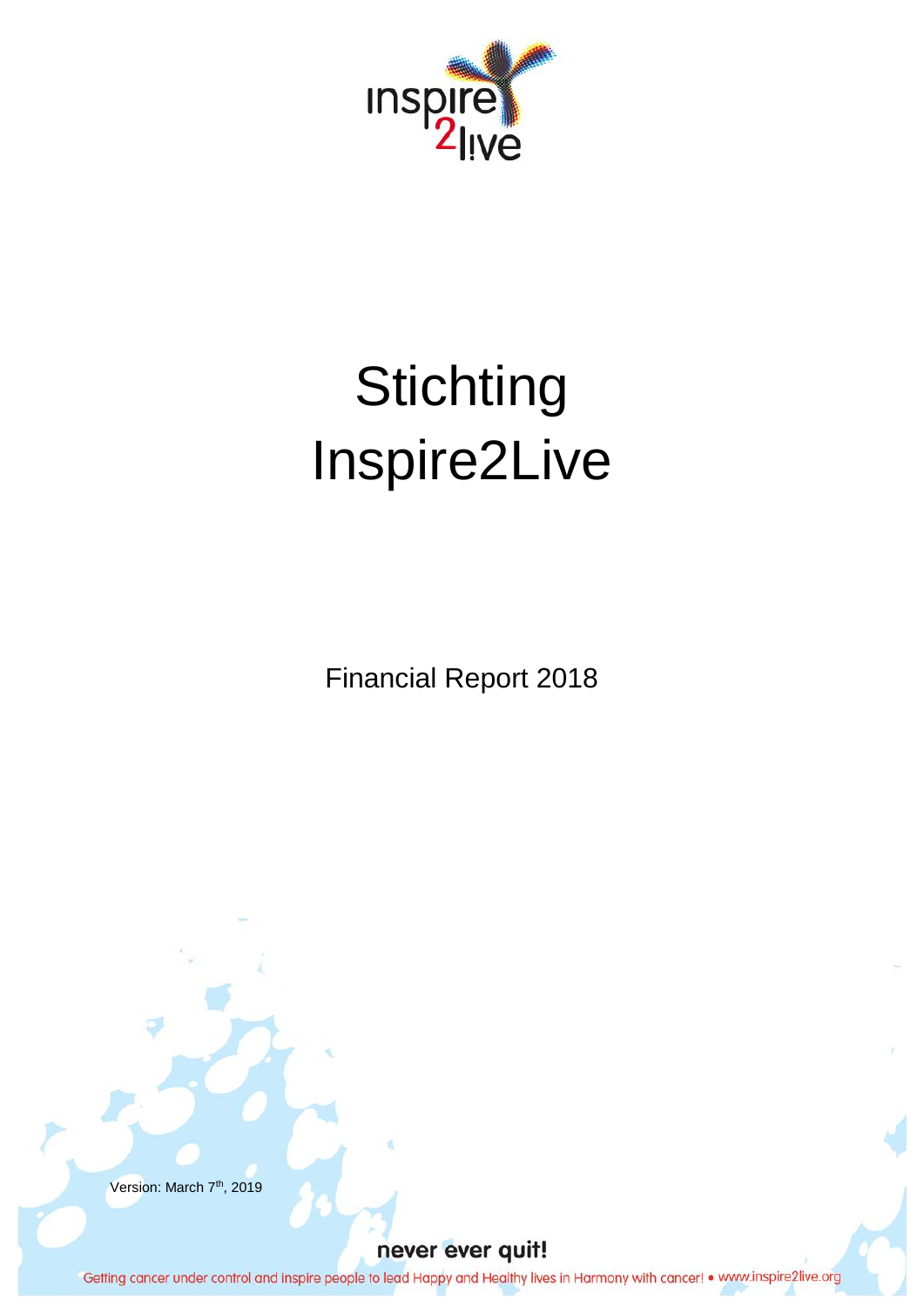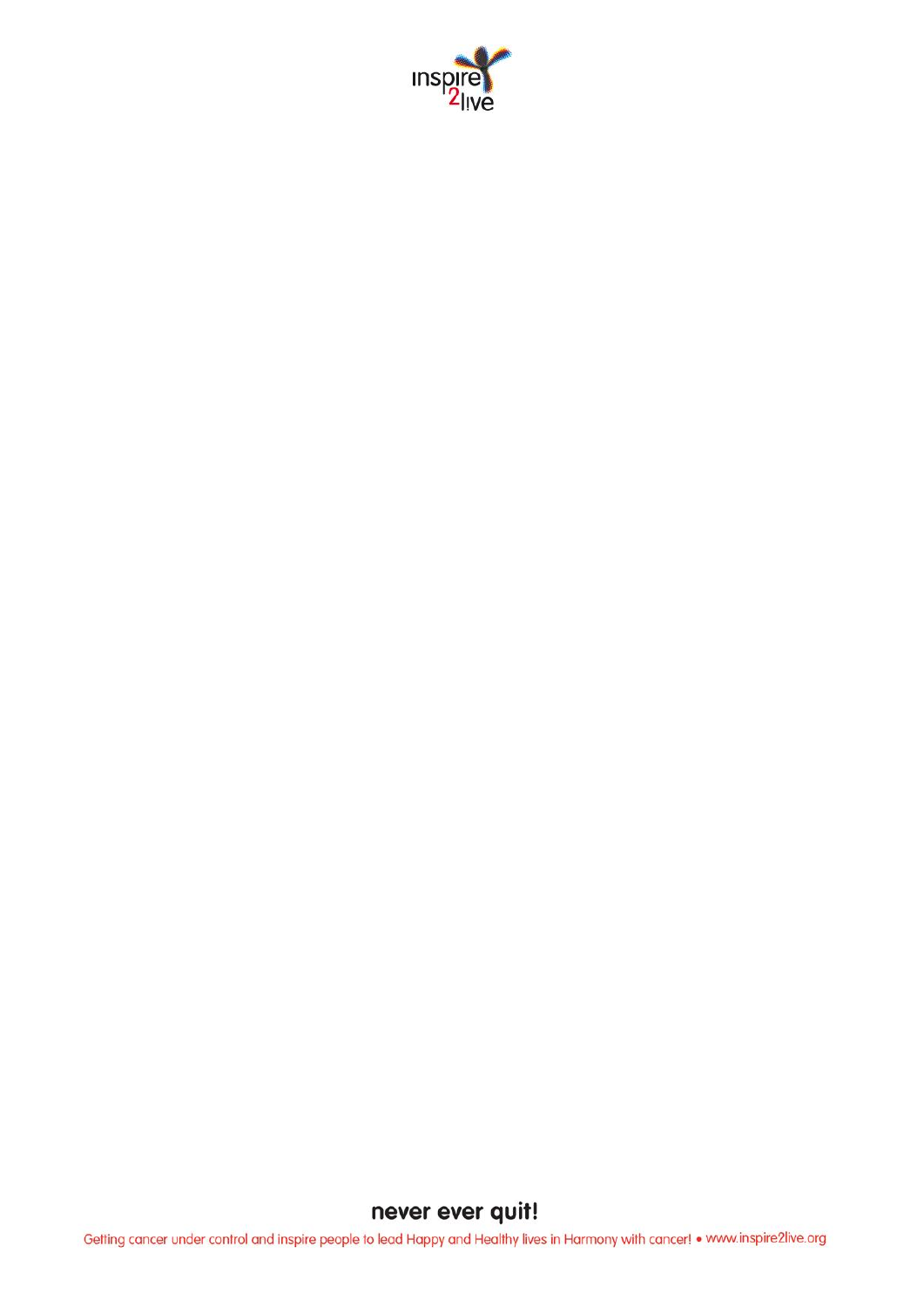

# Supervisory board report

#### **Changes in many ways.**

Just as the previous years, 2018 has been a year of many changes. Some of them are described in the following chapters.

Regretfully we lost some of the Patient Activates that were so determined to change the effect of Cancer to our society. But others have joined Inspire2Live.

Coen van Veenendaal decided to change his focus and is no longer chairman of the board of Inspire2Live. He. is succeeded by Tielo Jongmans at the end of 2018.

#### **Patients first!**

In 2018 more influence was achieved on politics both in The Netherlands as on a European level. Influence that in the long term will lower the prices of medicine, increase the availability of specific medicines or treatments and will increase the attention for prevention.

Insights have increased on how profits and costs primarily determine pricing and development of medicine and treatment. The patient belongs at the table, otherwise she ends up on the menu.

Inspire2Live is constantly and increasingly asking and getting attention for the patient. Patients first!

The supervisory board has found no irregularities in the activities of Inspire2Live and subscribes this report.

*Amsterdam, March 7th , 2019*

*R. Stekelenburg, Chairman of the Supervisory Board*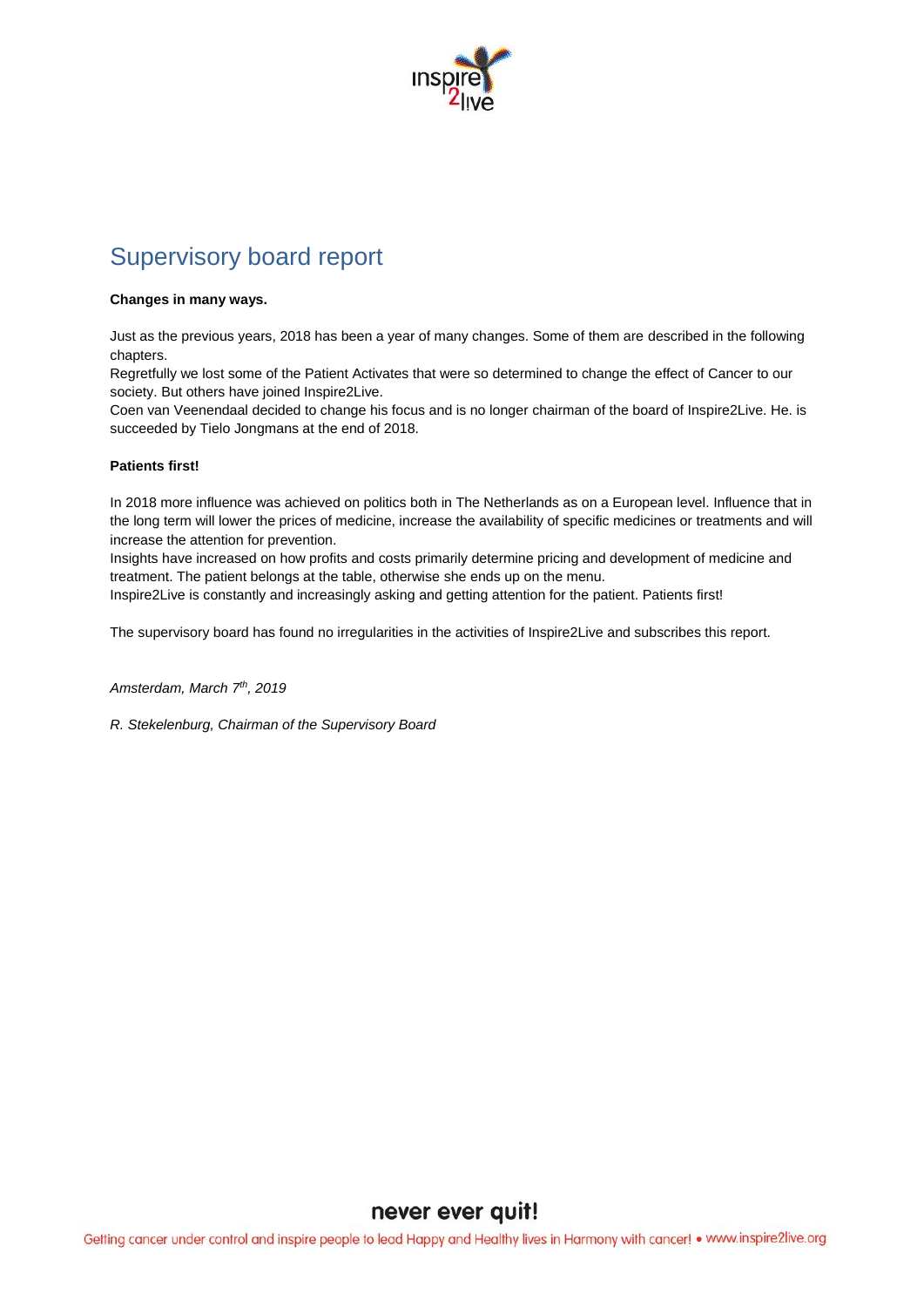

# Board Report

**This board report contains information about our financial year 2018. Inspire2Live has a governing board, which is formed by Tielo Jongmans. A board of directors manages the daily operations. Peter Kapitein, CEO, is responsible for the operational processes.**

#### **Changes in board members**

Coen van Veenendaal left Inspire2Live in 2018 to focus more on holistic activities in the field of health in general. The focus of Inspire2Live is and remains to find effective, medical scientific, treatments for cancer patients and ensure that these are available for every patient. The importance of focus means that the Supervisory Board of Inspire2Live and Coen jointly decided to separate the activities. The Supervisory Board regrets and accepts his resignation and is grateful for the enormous dedication and contribution of Coen to Inspire2Live. In accordance with the articles of association, the Supervisory Board appointed Tielo Jongmans as the chairman and director of Inspire2Live to replace Coen. Tielo has accepted this appointment with enthusiasm. Tielo (1953) has a history in mathematics, ICT and banking. He recently became one of the patient advocates of Inspire2Live: (http://inspire2live.org/patient-advocacy-2/patient-advocate-tielo-jongmans/). For a number of years, he has been indirectly involved in the activities of the Supervisory Board of Inspire2Live. He has worked together with Coen and Peter for years, with Peter even more than thirty years. Based on that past, the Supervisory Board has asked him to succeed Coen, which he enthusiastically is willing to do. The Supervisory Board is confident that Tielo will play a valuable and contributing role in Inspire2Live's activities and will highly support the Patient Advocates.

#### **Our patient advocates**

Our organization now consists of 39 active patient advocates of which one in the USA, two in the UK, one in Sweden, one in Switzerland, one in Austria and one in Spain. Our patient advocates are highly educated, well informed and very eloquent. They combine emotion (as a driving force) with their work based on science, knowledge and facts. Our patient advocates are visible in dozens of initiatives, give dozens of talks and write dozens of blogs, articles and books.

#### **initiatives**

Inspire2Live is highly recognized in initiatives around personalized medicine, concentration of cancer care in excellent cancer centres, better diagnosis, food and cancer, the prices of drugs, the design of trials, influencing government and industry. These are all topics that are being discussed in parliament and through one of our patient advocates, Herman Otten, we find effective and efficient access to the members of parliament in The Hague and Brussel.

#### **New Patient Advocates in 2018.**

Jason van der Burgt[: http://inspire2live.org/patient-advocacy-2/patient-advocate-jason-van-der-burgt/](http://inspire2live.org/patient-advocacy-2/patient-advocate-jason-van-der-burgt/) Natacha Bolanos[: http://inspire2live.org/patient-advocacy-2/patient-advocate-natacha-bolanos/](http://inspire2live.org/patient-advocacy-2/patient-advocate-natacha-bolanos/) Elroy Aijal:<http://inspire2live.org/patient-advocacy-2/patent-advocate-elroy-aijal/> Robert Greene[: http://inspire2live.org/patient-advocate-robert-greene/](http://inspire2live.org/patient-advocate-robert-greene/) Ghada Ibrahim:<http://inspire2live.org/patient-advocacy-2/patient-advocate-ghada-ibrahim/> Rosan Boersma[: http://inspire2live.org/patient-advocacy-2/patient-advocate-rosan-boersma/](http://inspire2live.org/patient-advocacy-2/patient-advocate-rosan-boersma/) Anthea Bull:<http://inspire2live.org/patient-advocacy-2/patient-advocate-anthea-bull/> Marjolein Colenbrander:<http://inspire2live.org/patient-advocacy-2/patient-advocate-marjolein-colenbrander/> Tielo Jongmans **<http://inspire2live.org/patient-advocacy-2/patient-advocate-tielo-jongmans/>**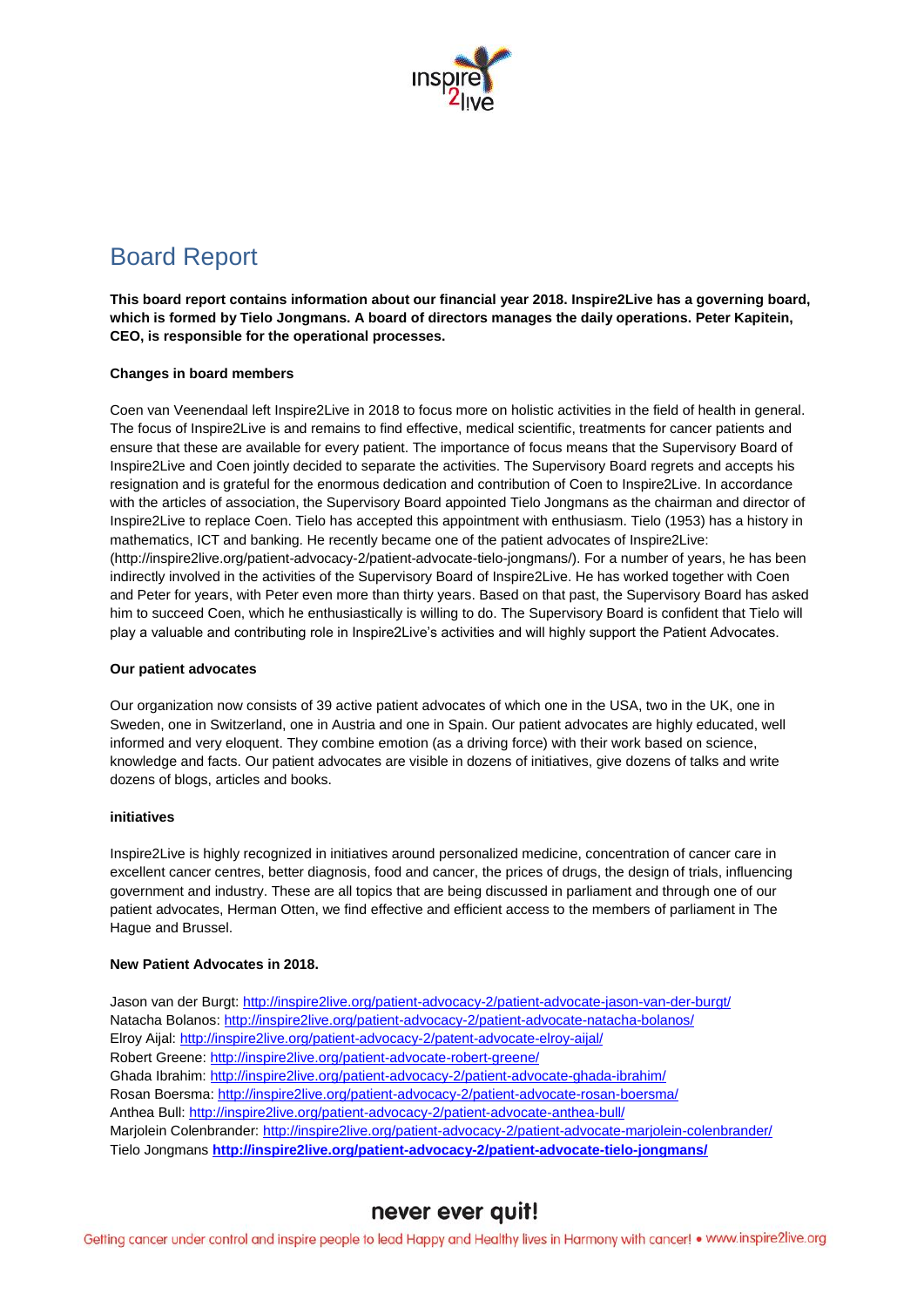

#### **PA-Meetings**

We had the following PA-meetings:

- Ronald Brus, ceo of MyTomorrows, about another way of access to drugs.
- Edwin Cuppen, scientific director of Hartwig Medical Foundation, about Whole Genome Sequencing.
- James N'Dow, surgeon from Aberdeen, about guidelines.
- Jan Dekker, ceo of FoodFirstNetwork, about healthy food and prevention.
- Discussion session about drug pricing with Celgene and lead by Inge Diepman.
- An 'internal' PA-meeting about our mission, vision and communication.

#### **Reducing incidence (prevention)**

Inspire2Live rewrote the vision document on reducing incidence: [http://inspire2live.org/wp](http://inspire2live.org/wp-content/uploads/Reducing-Incidence-vision-document.pdf)[content/uploads/Reducing-Incidence-vision-document.pdf.](http://inspire2live.org/wp-content/uploads/Reducing-Incidence-vision-document.pdf) This is for creating/enhancing awareness and focus in Den Haag and Brussel.

We are also involved in two lawsuits concerning the tobacco industry.

#### *Lawsuit Benedict Ficq*

One of Benedict Ficq against the Public Prosecution Service (the Article 12 Sv procedure) at High Court in Den Haque. In addition to the question whether the tobacco industry can and must be prosecuted, the question also arises whether Inspire2Live (like many foundations and associations with us), is receptive to this case. On December 6th the High Court decided that the answer to the first question was 'no'. The Public Prosecution Service is not able to and not obliged to prosecute the tobacco industry. And so was the answer to the second question. It was 'no'. Inspire2Live is inadmissible to this case.

#### *Lawsuit about enforcement request at the NVWA*

The second is the enforcement request at the NVWA (together with many other interested parties). This request was rejected and it was also stated here that Inspire2Live is **inadmissible** (with many other parties). This inadmissibility has been disputed by Inspire2Live with a number of arguments. We received a positive response from lawyer Phon van den Biesen. Before we can go to court, we first have to go through the administrative enforcement process, so first a notice of objection against the rejection was prepared by Van den Biesen. The hearing about this in The Haque was November 29<sup>th</sup>.

#### *Prevention and patient advocates*

Prevention is still a topic that needs more of our attention of Inspire2Live. We are not well equipped with patient advocates that want to pick up this important topic. A serious new attempt however will be made in 2019!

#### **Innovation of the Clinical Practice (bringing new knowledge and treatments to the patients)**

#### *Quicker ways to introduce treatments into clinical practice*

During one of our sessions at the Annual congress we discussed quicker ways than Randomized Controlled Trials for introducing treatments into clinical practice, given the enormous amount of historical patient and treatment data for some types of cancer. One of our patient advocates is preparing a scientific article on this topic together with an epidemiologist.

Together with the 'Vereniging Innovatieve Geneesmiddelen' (the branch organization for pharmaceutical companies in the Netherlands) we are setting up a round table between patient advocates and industry. We drafted an invitation for the first roundtable in November/December. The VIG will look after inviting the proper parties and provide us the contact details.

#### *Surgery without incision*

After the death in 2017 of a key-player of 'Surgery without incision', our patient advocate Gerda Schapers, we had

## never ever quit!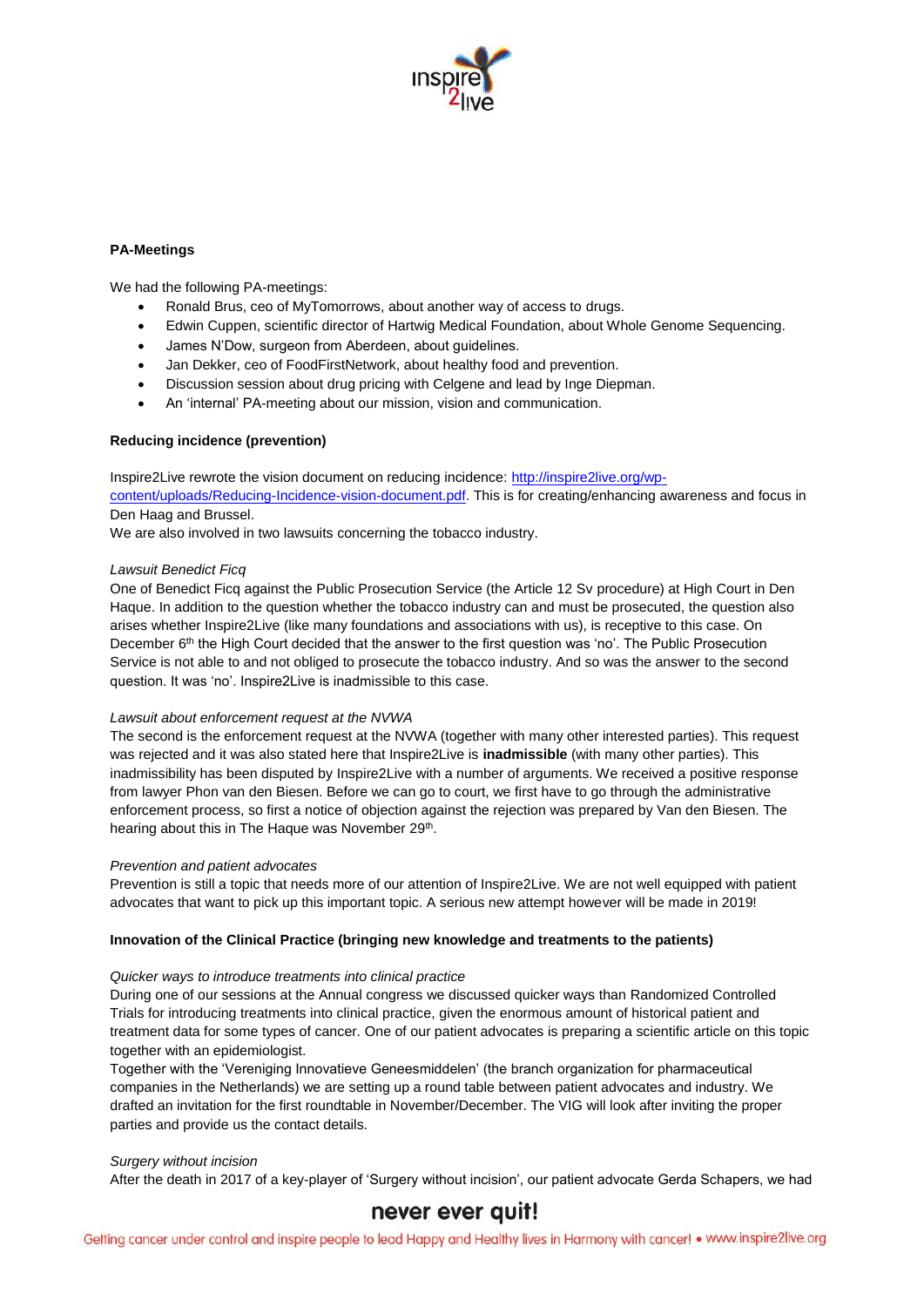

to revitalize this important initiative for patients that need interventional oncology. It appears to be an uphill battle but together with some very active interventional oncologists we will make it a success and probably even expand it with extra functionality for patients. With three case managers we will start in the mid of January 2019, with the website 'surgery without incision' [www.opererenzondersnijden.nl](http://www.opererenzondersnijden.nl/) The website informs patients about intervention radiology. Case managers connect patients with the intervention radiologists.

#### *Excellent Centers*

In April, we presented the petition 'From "We do everything"-hospitals towards 'Excellent Centers' to the Dutch parliament. It was well received and the minister of health had to answer several questions. We were not satisfied with his answer that it was a good petition but that he wants the professionals to look at it and implement it. It is our experience that these professionals are distributed over too many institution, and therefore lack cohesion and urgency, and therefore will not act. In 2019, we will continue with this important topic because it saves lives of many patients when treated in the right cancer center. We see a growing appeal to our organization from patients and relatives, and we advise many via telephone consultation, e-mail and sometimes visits at home or doctor about second opinion and choice of hospital that's best for their specific type of tumor.

#### **Innovation of the Clinical Practice (bringing new knowledge and treatments to the patients)**

- *Quicker ways to introduce treatments into clinical practice*
- *Surgery without incision: informing patients*
- *Excellent Centers: lifesaving for many patients when treated in the right cancer centre.*
- *I2L partner in EU-subsidized projects*
- *Glioblastoma and pancreatic cancer: another approach*
- *Pricing of medicines: motion for magistral preparation and hearing at the EU parliament*
- *Another CAR-T treatment to patients: improved method for promising treatment.*
- *Interventional Radiology: Proposal reviewed by Inspire2Live before submitted*
- *Keeping the discussion alive: MammaPrint test for a category of breast cancer patients*

#### *I2L partner in EU-subsidized projects*

I2L has become a partner in EU-subsidized projects of specialists' organizations, looking at possibilities in the field of setting up and implementing guidelines for urology and cancer, together with Karin Plass (European Alliance for Urology). Patient advocates within the project will be reimbursed. It is a long shot but it looks promising.

#### *Glioblastoma and pancreatic cancer: another approach*

We brought together all the stakeholders involved for another approach of treating patients with glioblastoma and pancreatic cancer. In some cases they can be treated with other drugs, notably Phase2 and all registered drugs (EMA or FDA). The big hurdle to take is reimbursement in this. We asked health insurance companies and industry to join. Together with oncologists and surgeons we can really contribute to enhance the treatments and speed up the process of finding new treatments. This initiative is a direct result from the Discovery Network we organized in Belfast November 30 and December 1, 2017.

#### *Pricing of medicines*

Our initiatives and interventions in the national debate on the pricing of medicines was well received and had a good spinoff. Several organizations and media asked for contact and cooperation. We're continuously (re)thinking our strategy for getting the right treatments to all patients. This is our main goal in the discussion on pricing. A great success and for sure partly because of our work the Dutch parliament approved a motion for magistral preparation (preparing the drug by the hospital itself instead of buying it from the pharmaceutical company. This

## never ever quit!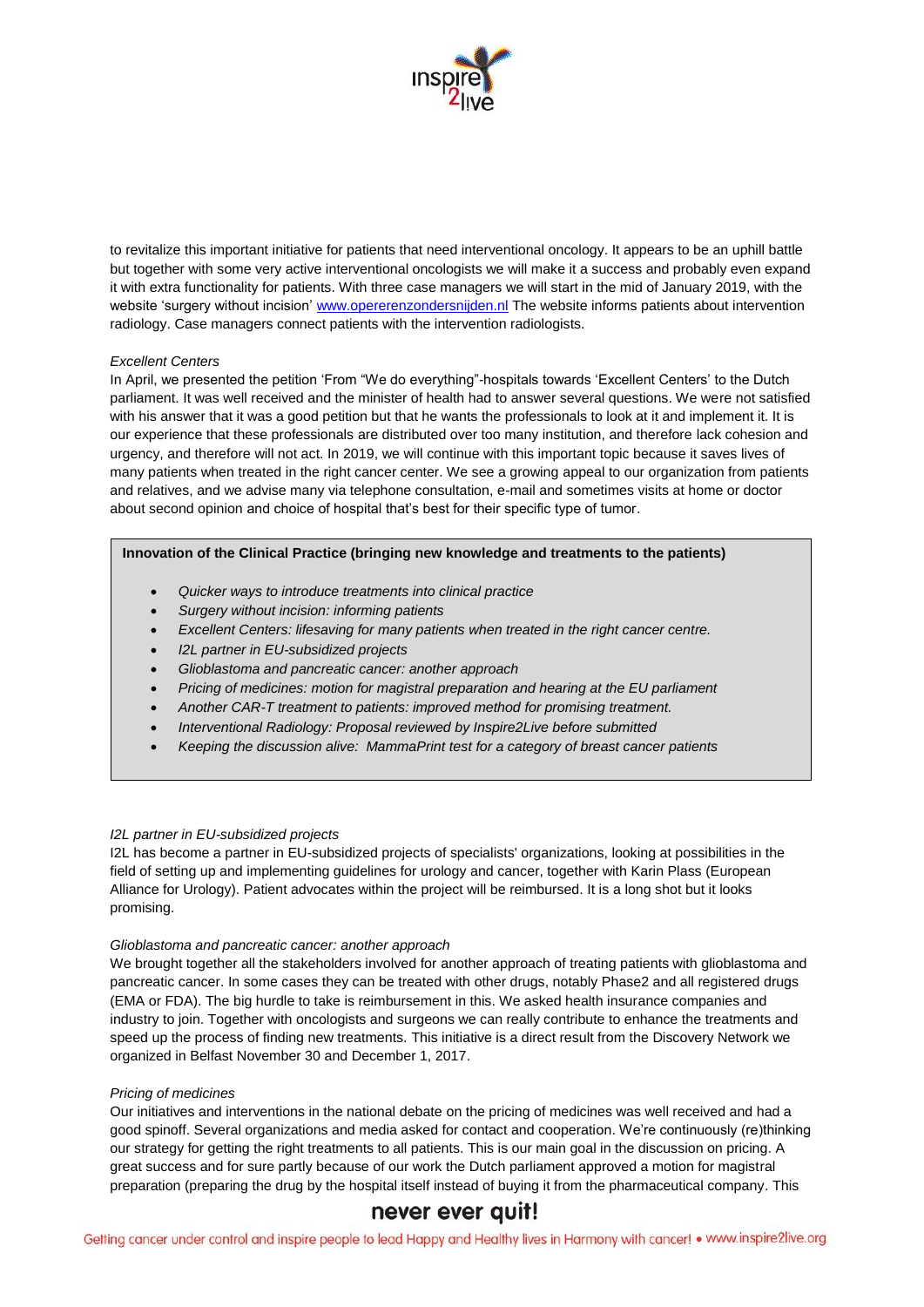

will put pressure on the industry. For this topic we were invited in a hearing at the EU parliament. This was very successful and warmly welcomed by the MEP Annie Schreier-Pierik. She emphasized that this hearing was set up because of the initiative of the patient advocacy group Inspire2Live. Before this hearing she had never seen one of the other participants.

#### *Another CAR-T treatment to patients*

Together with myTomorrows we work on the possibility of getting another CAR-T treatment to the patients via the AMC/VUMC. Milteney, a German Biotec, has an improved method for 1/5 of the Novartis or Gilead price. The AMC/VUMC and Prinses Maxima Center for Child oncology are very interested in doing a trial. If this succeeds many patients will be able to receive this promising treatment.

#### *Proposals reviewed by Inspire2Live before submitted*

Also in 2018 there were several proposals that were reviewed by Inspire2Live before they were submitted. One of them was a proposal from the Antoni van Leeuwenhoek Hospital on 'Interventional Radiology'.

#### *Keeping the discussion alive*

Inspire2Live contributed in the discussion about the use of the MammaPrint test for a category of breast cancer patients. We sent a letter to the 'Zorg Instituut Nederland' with a copy to the minister of health and the organization of professional oncologists, and we are seeking ways to keep the discussion alive.

#### **Quality of Life**

#### *Children need to be children.*

One of our (young) patient advocates is highly involved in an initiative with children. They often lose muscle power and mass as a result of long-term treatment. This is the result of lack of moving capability and attitude towards the word 'sick '. Being sick does not mean that the patient has to stay in bed being pampered most of the times, especially not when it comes to children. The right treatment is necessary, so is giving the child the feeling that it still can play and move to his or her own limits improving their own quality of life. So as parents, doctors and caregivers please do also focus on what the child still is capable of and don't let the disease define the child.

#### *Educational tool on taste alteration and nutrition*

In June 2018, the NOS (Dutch Broadcast Foundation) published a [news article](https://nos.nl/artikel/2236803-een-zandkoekje-maar-dan-zoals-het-smaakt-voor-een-kankerpatient.html) on the ATE (Awareness Through Experience) COOKIES ®, developed by the HungerNdThirst Foundation (run by one of our patient advocates) as an educational tool on taste alteration and nutrition. The ATE COOKIES ® mimics the metallic taste some patients experience during cancer treatment. This helps friends, relatives and medical staff to understand this issue. In September the foundation started negotiations to bring the cookies to the global oncology market.

#### *'Fit voor Kanker' project*

Inspire2Live participated in the proposal for prehabilitation from the Maxima Medical Center in Veldhoven. We contributed to the development of an implementation approach for the 'Fit voor Kanker' project, culminating in a request for funding to ZonMW. The request has not been granted, but together with MMC-Veldhoven we will keep up our efforts to expand this important topic to all patients that need prehabilitation and/or rehabilitation. A wish that we have since the founding of Alpe d'HuZes.

#### *New websites with information about cancer in relation to physical activity*

One of our patient advocates is developing the site [www.oncoformance.nl](http://www.oncoformance.nl/) with information about physical activity in relation to cancer. Next to this he also develops the site [www.sportenkanker.nl](http://www.sportenkanker.nl/) which is an inspiration site about how top athletes dealing with cancer.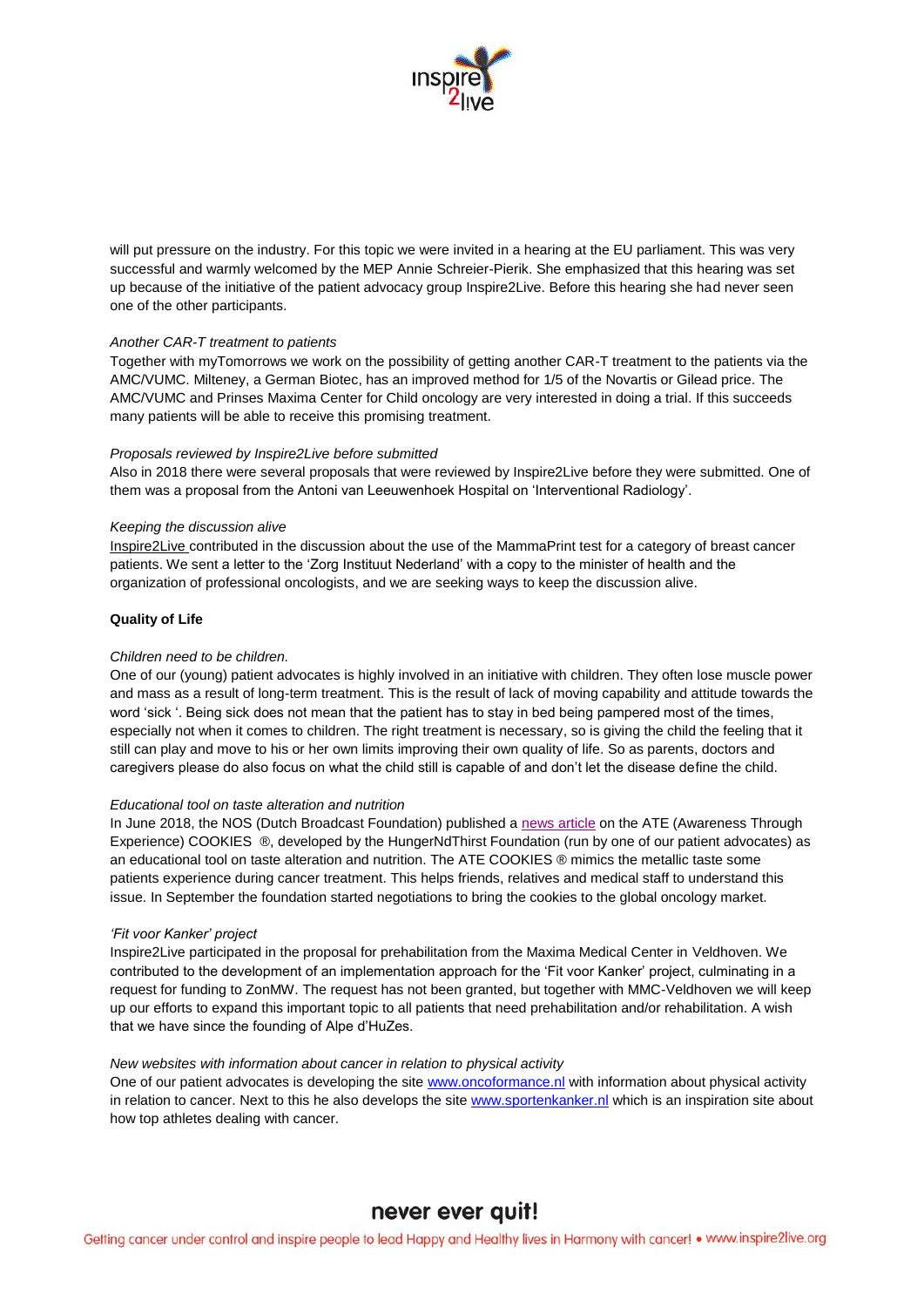

#### **Quality of Life**

- *Children need to be children.*
- *Educational tool on taste alteration and nutrition*
- *'Fit voor Kanker' project*
- *New websites with information about cancer in relation to physical activity*
- *Reintegrating with / after cancer*
- *Coordinated care.*
- *Toon Hermans Huis Tiel*

#### *Reintegrating with / after cancer*

We are very active to inform employers and employees about reintegrating with / after cancer and inform patients about self-direction before / during / after their treatment. In December of this year we have achieved a cooperation between our Cancer Labour group, the Group Labour and Cancer and the University Medical Center of Amsterdam to organize a `National Cancer and Labour Day` in 2019. We will bring employers and employees together to improve the situation of cancer patients at their workplace and to avoid losing jobs and income.

#### *Coordinated care.*

There is always a time pressure for patients when visiting their primary care providers. There are guidelines on survivorship but a lot of primary care providers are not aware of them and there is no coordinated care. Inspire2Live investigates the guidelines that are being developed, because there is a lack of communication between primary care providers and specialists. As patient advocates we would like to draw a cancer survivorship care plan.

#### *Toon Hermans Huis Tiel*

One of our patient advocates is director of Toon Hermans Huis Tiel, a place for everyone who has been touched by cancer to meet companions and take part in activities. She started Toons Kids-club for children in the age from 6 toll 14. They don't expect the children with cancer but those whose parent or close family member has cancer. Ine van der Laan, child psychologist, will start this group with the children of our existing 'guests' of the Toon Hermans Huis.

#### **Quality of Care (governance of research, industry and healthcare)**

Together with the Secretary General one of our patient advocates is looking for boards in care institutes that need a patient advocate in their board. We do believe that health care will improve when patient advocates are not just part of the discussion but also part of the decision. 'When you're not at the table you're on the menu'.

#### **Fundamental and clinical Research (the need to know more than we know)**

One of our patient advocates is involved in setting up studies, e.g. immunotherapy for brain tumors (glioblastoma) and colorectal cancer (ASI). This is done at the ErasmusMC in Rotterdam and VUMC in Amsterdam. We joined the workgroup to set up the 'Therapie op Maat Instituut' and delivered suggestions to redesign the investigation of a biomarker 18Q to test the effectiveness of Avastin.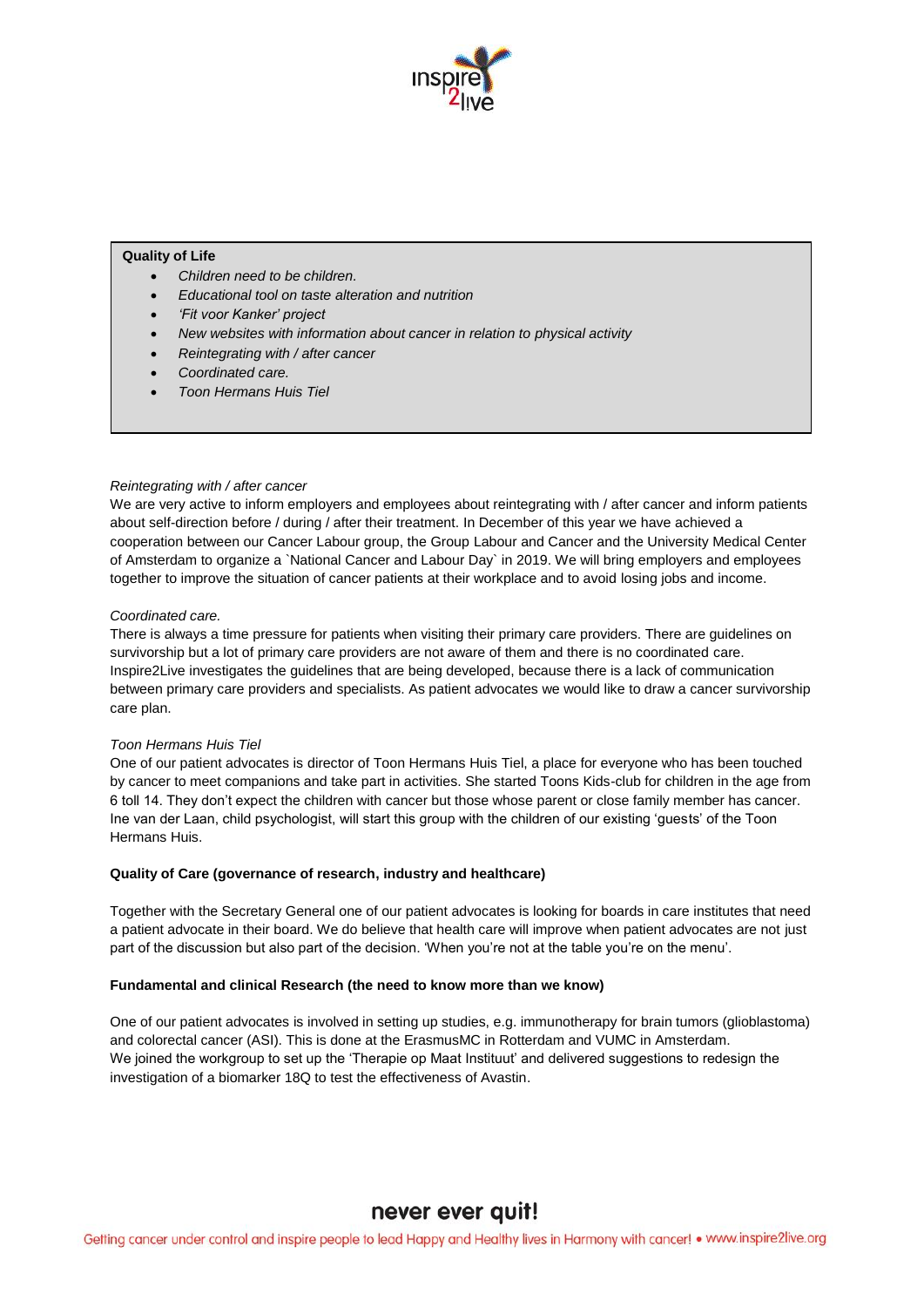

#### **Data**

- We are addressing patients from Antoni van Leeuwenhoek Hospital to deliver their data for research purpose.
- We organized a hackathon at the ABN/AMRO event 'Beyond Banking' with 2 groups of young people and professor Peter van der Spek from the ErasmusMC in Rotterdam, to analyze data from lung cancer patients to predict the best treatment. We work on an algorithm to make this work in a clinical setting.
- Finally we organize experiments, aiming to learn how data, data scientists and medical researchers together can help patients.

#### **International Cooperation (our patient advocates abroad and connecting with other countries)**

#### *Switzerland*

Ghada Ibrahim has taken over the role of Karin Holm as the leading patient advocate of Patient Advocates for Cancer Research & Treatment (PACRT), Geneva, Switzerland.

#### *USA*

- The work of Seun Adebiyi for the bone marrow registry is of great value. It is very important for Afro American people to have more potential donors. 'We have recruited 143 new bone marrow donors through drives in Abuja, Lagos and Zaria. We are planning our biggest drive yet in August, where we hope to recruit over 1,000 donors.'
- Jeffrey Waldron has become 'our man in Boston' and helps us in organizing the discovery Network in Boston, February 2019.

#### *UK*

Barbara and Mark Moss are extremely active in EuropaColon the organization for Colon Cancer. Barbara also is taking part in the working group for research on new biomarkers.

## connecting with other countries

#### *Spain*

Natacha Bolaños is providing a lot of support to Lymphoma Coalition Europe which includes a significant time invested in discovering challenges at European countries level, promoting patient engagement, exploring potential collaborations to make them stronger or more sustainable. In addition she joins two important roles at country level in Spain:

- CAR-T institutional working group Plan for the approach of Advanced Therapies Basket of Services SNS and Pharmacy – Ministry of Health Spain
- General Patient Alliance Secretary

#### *Austria*

Natalija Frank plays a great role in the Workshop on Clinical Research in Ghana and PAN's Awareness Project #TheEyeOfGuardian. Visit their website [www.pan-austria.org](http://www.pan-austria.org/)

#### *Sweden*

Jolanda van Rooijen is doing a lot of work in complementary treatments for breastcancer patients in Sweden. Among them plastic surgery.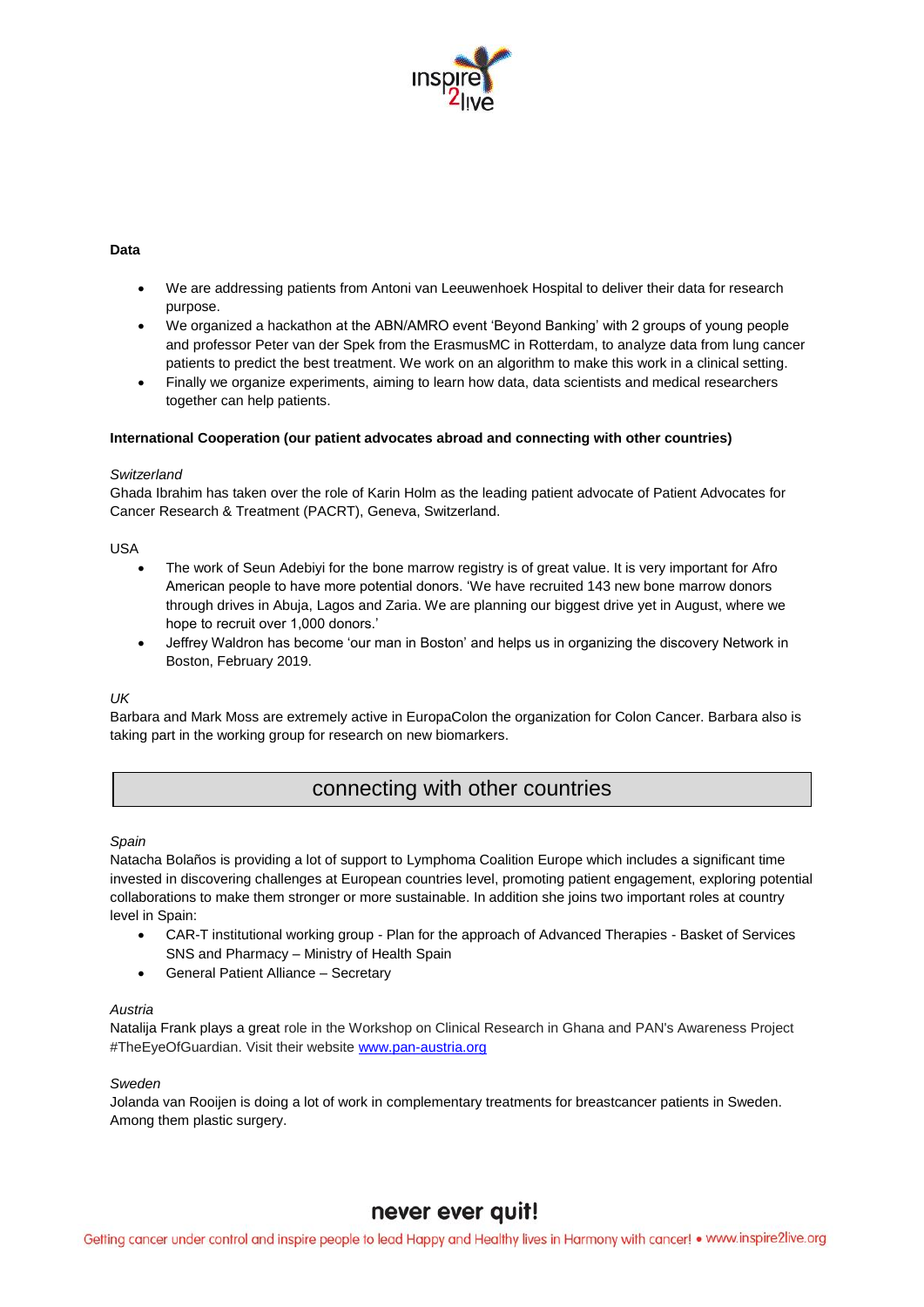

#### **Congresses (for connecting patients, researchers and clinicians)**

#### *Annual Congress 2018*

Our own Annual congress 2018 was well received. The 'out in the city' and 'combination of experienced hand and the beginners mind' was a big success. Approximately 135 participants visited the congress.

#### *Congress 'BeyondRCT*

We co-organized the congress 'BeyondRCT: towards co-operative citizen science in Food and health'. This was well received and visited by around 100 participants, 25-26 sep 2018.

#### *Annual Congress 2019*

The preparation of the Annual january 30, 31 and February 1 is performing good. The program is set and the location also. The program[: http://inspire2live.instantmagazine.com/inspire2live/inspire2live-annual-congress-](http://inspire2live.instantmagazine.com/inspire2live/inspire2live-annual-congress-2018/cover/)[2018/cover/](http://inspire2live.instantmagazine.com/inspire2live/inspire2live-annual-congress-2018/cover/)

#### *Discovery Network 'Integrated therapies'*

A lot of work has been done to prepare for the Discovery Network 'Integrated therapies'. This brings together patient advocates, researchers and clinicians around targeted therapies, immunotherapy and the metabolism. It will be held February 15, 16 and 17 2019 in Boston.

## connecting patients, researchers and clinicians

#### *Children and sarcoma*

We started working on the Discovery Network 'Children and sarcoma. This brings together patient advocates, researchers and clinicians

around brain tumor and children of sarcomas and children (not yet defined). The organization Kids4Life will probably donate around € 10.000,- to spend on a topic related to children with cancer. It is not yet known when this will be held and where.

#### *HIV and cancer*

We started working on the Discovery Network 'HIV and cancer' with Boneventura Clotet, Julian Blanco and Roger Parades from Irsi-CaiXa. They are pioneers in the field of HIV/AIDS and now started to work on using the HIVvirus as a treatment for cancer. We decided to realize a future Discovery Network around this theme.

#### **Visits of patient advocates**

There have been dozens probably more than a hundred visits to symposiums, conferences and so on. On most of these visits our patient advocates give talks on all topics related to cancer. We see a growing interest in our patient advocates to give their opinions and contribution. We also see that there is a growing tendency among patients, medical professionals, scientists and institutions and NGO's to seek and to activate the "Voice of the patient" in discussions of policy and implementation.

#### **Memberships.**

Inspire2Live is a member of the European Cancer Concord (ECC). Peter Kapitein is member of the executive committee. ECC has merged with the European Cancer Organization (the organization for all stakeholders in the the field of cancer research and treatments; ECCO) in 2018. The ECC is the policymaker for ECCO. This makes our influence bigger. The ECC is a group of influential patient advocates, clinicians and researchers from Europe.

## never ever quit!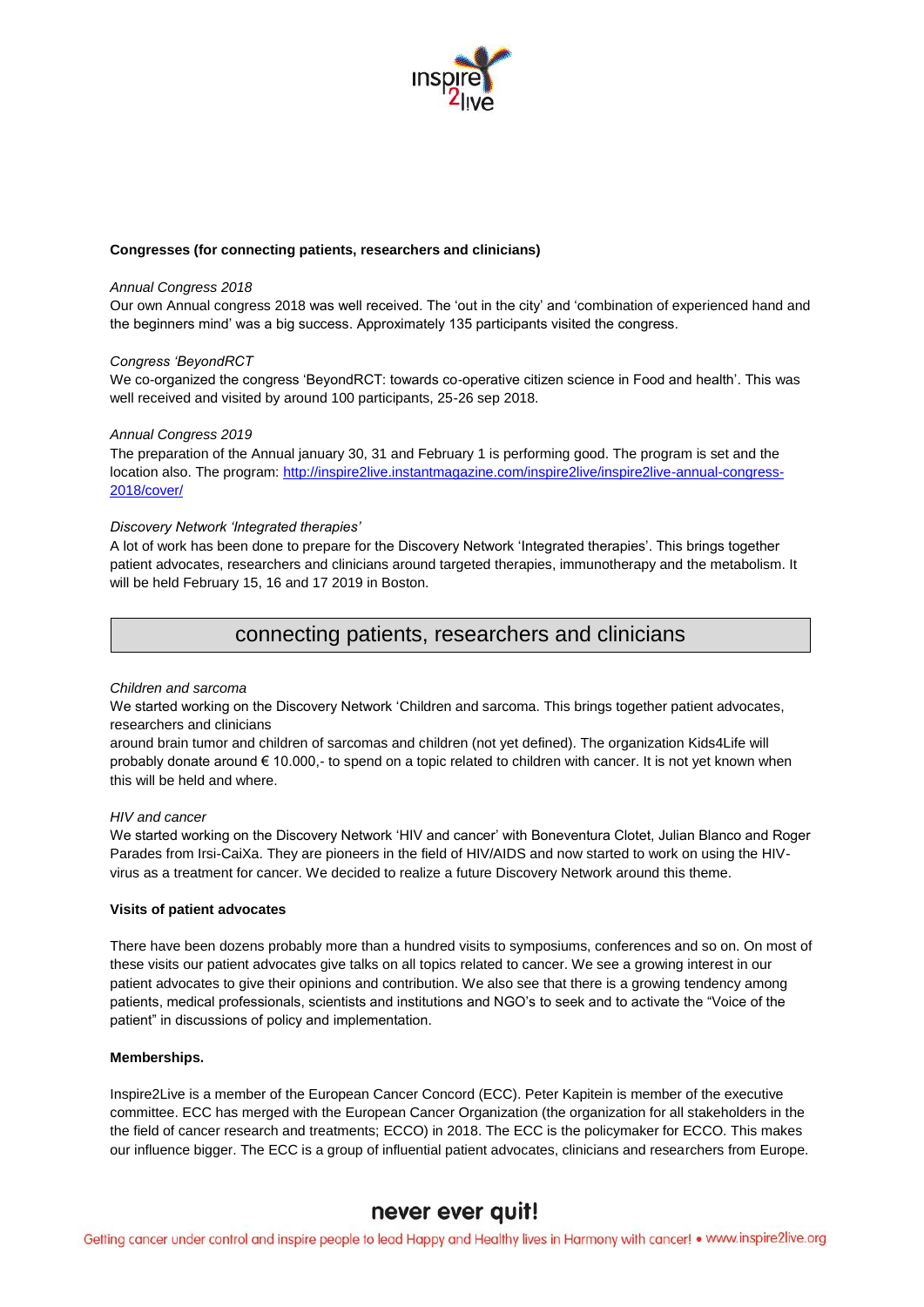

#### **Sustainable finance for Inspire2Live**

The financial position of Inspire2Live is stable but restricted. We receive donations that enable us to pay for every activity we do but we see that we have to do more and our environment expects more from us. Also we rely too heavily on people supporting us for free. The support of an office manager, webmaster and also the payment of activities of some patient advocates who work more than 8 hours a week for Inspire2Live is necessary. We feel that we can and may ask for 8 hours a week of unpaid support to invest in our organization. More than that we find not ethical but nevertheless it is, at this moment sometimes a necessity. We also don't pay our PA's and supporters for travel within the Netherlands which we find a very unpleasant necessity (Fortunately we are able to cover international costs for travel). We think that to accomplish fair payment for significant work plus keeping up the present going concern of projects, meetings and congresses, our organization will need around € 350.000,00 a year. Nothing changed in the financial position compared to 2017, however some activities have started. Jeroen van Lierop initiated and wrote down his first thoughts on 'Vrienden van inspire2live' as a possible way to raise funds for Inspire2Live. More activities have to be setup for getting the financial resources that we need.

#### **Finally**

It's good to see that the relation with KWF improves now a new director has been appointed. There have been several meetings with employees from KWF with PA's from Inspire2Live in 2018.

We are working on a new team for public relations and a new vision in how to do public relations for Inspire2Live. Marjolein Colenbrander and Getlin Visser joined the team.

We have been in publicity several times.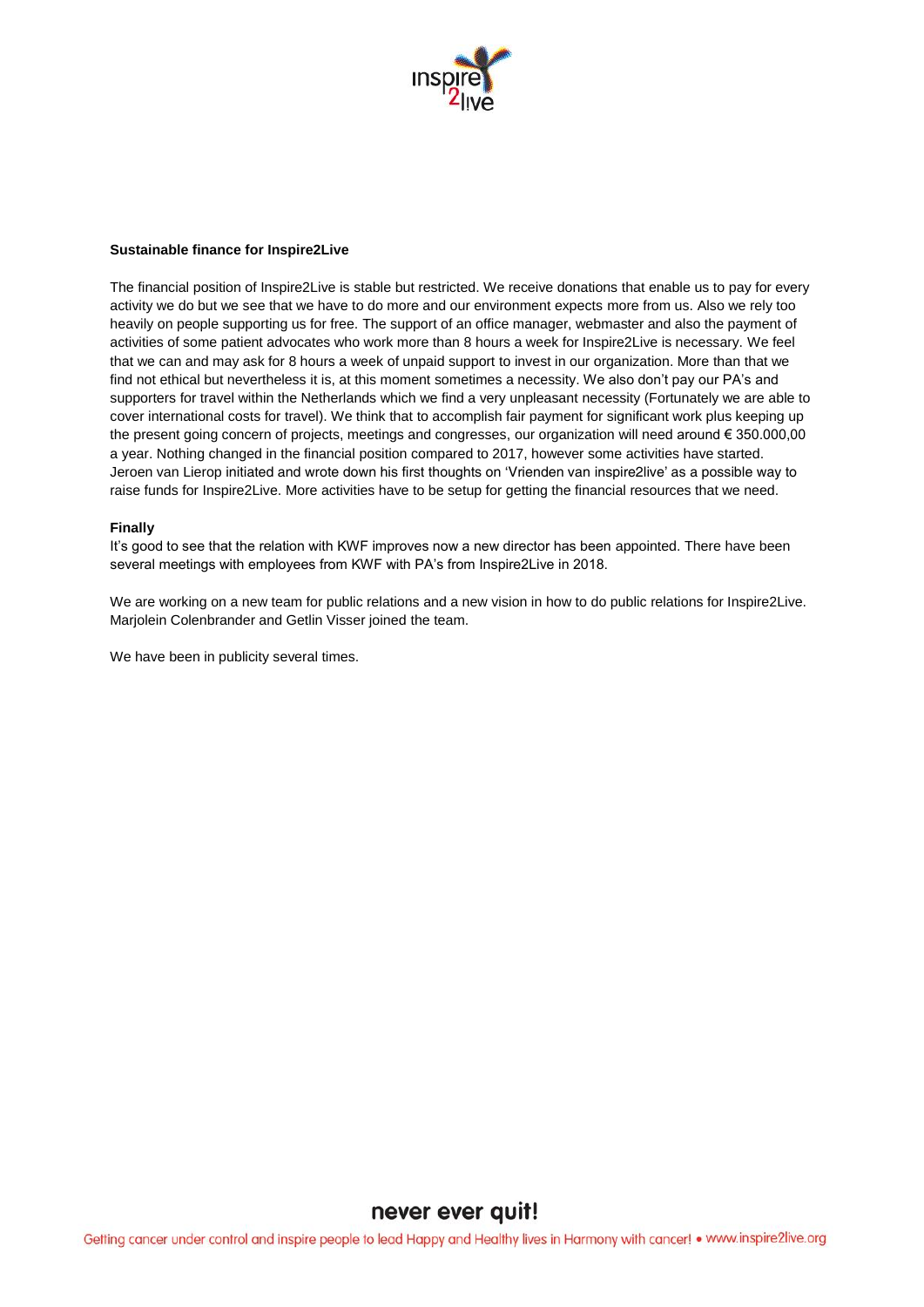

# In Memoriam

*Inspire2Live lost one of her patient advocates* **Bart Colenbrander.** 

Bart was only for a short period a patient advocate from Inspire2Live. However we thought and hoped that he would be the exception and could be cured from pancreatic cancer, the disease did get him. Although he contributed in the preparation of the 'Discovery Network on pancreatic cancer' (which was the start of the 'Wikipanc') in Belfast he was already too sick. Bart died January 8 of 2018 at the age of 50. A beautiful and powerful man. Bart's motto in life for always resonates: '*When the going gets tough, the tough get going'*.

Many thanks for being and fighting with us Bart. We will never forget you. You're for always in our hearts and give us the energy we need to never ever quit!





## In Memoriam **Chantall Gill'ard**

A patient advocate that left Inspire2Live when she fell ill again from breastcancer, Chantall Gill'ard died December 12 last year. In 2014 she joined Inspire2Live as a Patient Advocate. We still remember her lively presence, who wanted more than just talking in patient councils: doing things differently. She was very interested in complementary ways to deal with illness and health. For that reason she was also very fascinated by the role of nutrition. She eagerly accepted the request of Gaston Remmers to be a steering committee member of one of the first projects around personalized nutrition:

"The business potential of Personalized Food". At the closing conference of this project she gave this interview about the vision of patients, as PA from Inpspire2Live (link to video [https://youtu.be/He4ptFT-OrU\).](https://youtu.be/He4ptFT-OrU)) We share the beautiful memories of Chantall and never forget her.

*Amsterdam, March 7th, 2019,*

*Tielo Jongmans, President and patient advocate Stichting Inspire2Live*

*Peter Kapitein, CEO and patient advocate Stichting Inspire2Live*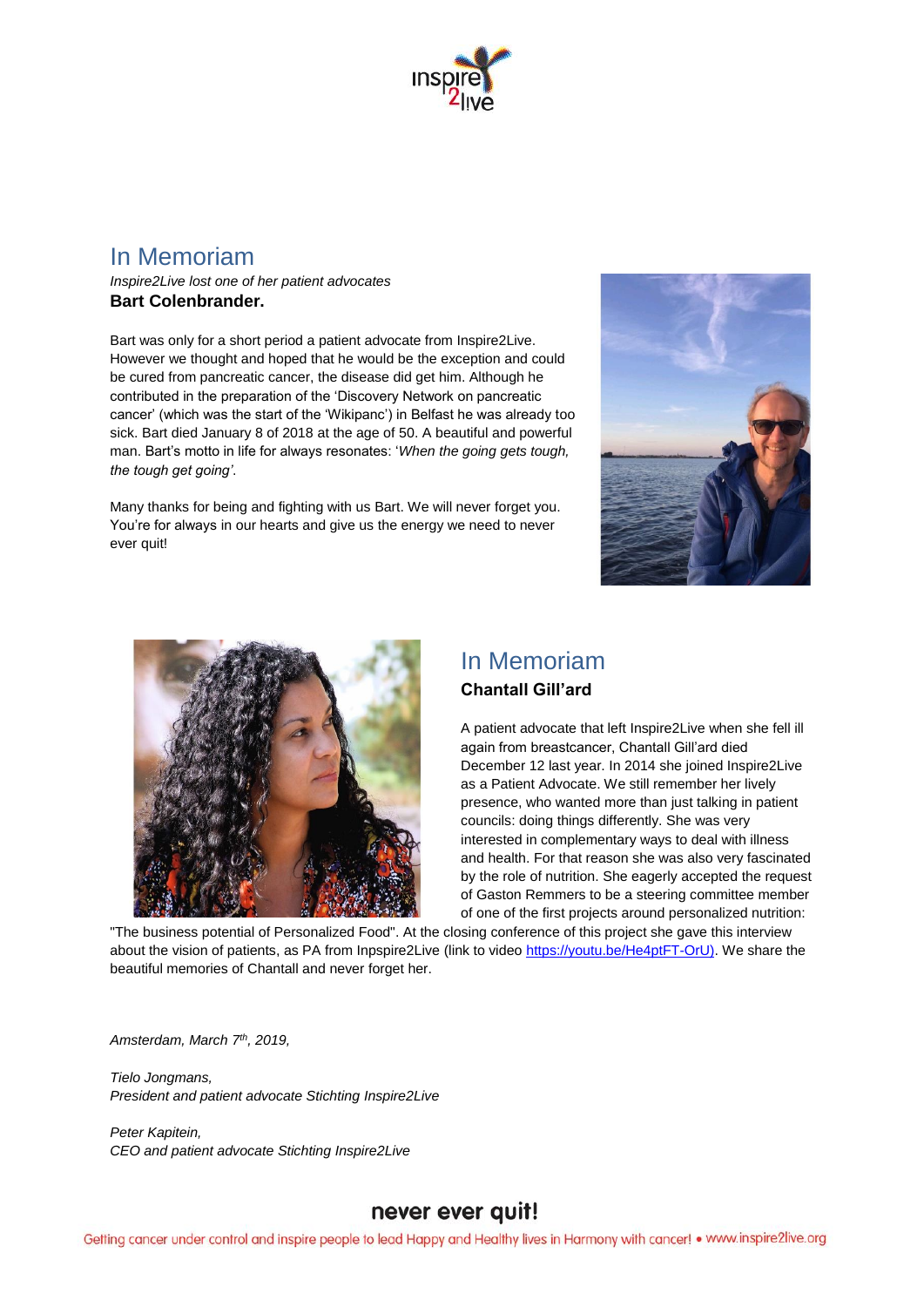

# **Balance sheet as at 31 December 2018**

#### **Current assets**

#### *1 Receivables*

|   |                                        | 2018          | 2017              |
|---|----------------------------------------|---------------|-------------------|
|   |                                        | <b>EUR</b>    | <b>EUR</b>        |
|   | Interest income                        | 4             | 3                 |
|   | Prepayments Annual Congress 2019, 2018 | 12,442        | 9,093             |
|   | 31 December                            | 12,446        | 9,096             |
| 2 | <b>Cash and cash equivalents</b>       |               |                   |
|   |                                        | 2018          | 2017              |
|   |                                        | <b>EUR</b>    | <b>EUR</b>        |
|   | Rabobank 1356.22.883                   | 21,467        | 6,300             |
|   | Rabobank savings account               | 150,003       | 130,497           |
|   | 31 December                            | 171,470       | 136,797           |
| 3 | <b>Foundation's equity</b>             |               |                   |
|   |                                        | 2018          | 2017              |
|   |                                        | <b>EUR</b>    | <b>EUR</b>        |
|   | Balance as at 1 January                | 145,752       | 157,091           |
|   | Result for the year                    | <u>38,164</u> | <u>-/- 11,339</u> |
|   | 31 December                            | 183,916       | 145,752           |

A part of the foundation's equity is meant to cover future costs related to the project My Small Step, following from a EUR 20,000 donation of Stichting Ice4Life.

Until 2018, a part of the foundation's equity is meant to cover costs related to the Discovery Network, including a EUR 110,000 donation of Stichting Tour de Concorde. In 2015 and 2017 a total of EUR 10,592 was already spent on the Discovery Network. From 2018, the Board of Inspire2Live has decided that this objective can be extended to the organization of conferences. The board is of the opinion that this is in line with the spirit and intention of the donor Tour de Concorde and that therefore the earmarking of this donation may be extended to Discovery Networks and I2l conferences.

#### *4* **Current liabilities**

|                                           | 2018<br><b>EUR</b> | 2017<br><b>EUR</b> |
|-------------------------------------------|--------------------|--------------------|
| Bank charges payable<br>Other liabilities | ۰                  | 22<br>119          |
| 31 December                               |                    | 141                |

## never ever quit!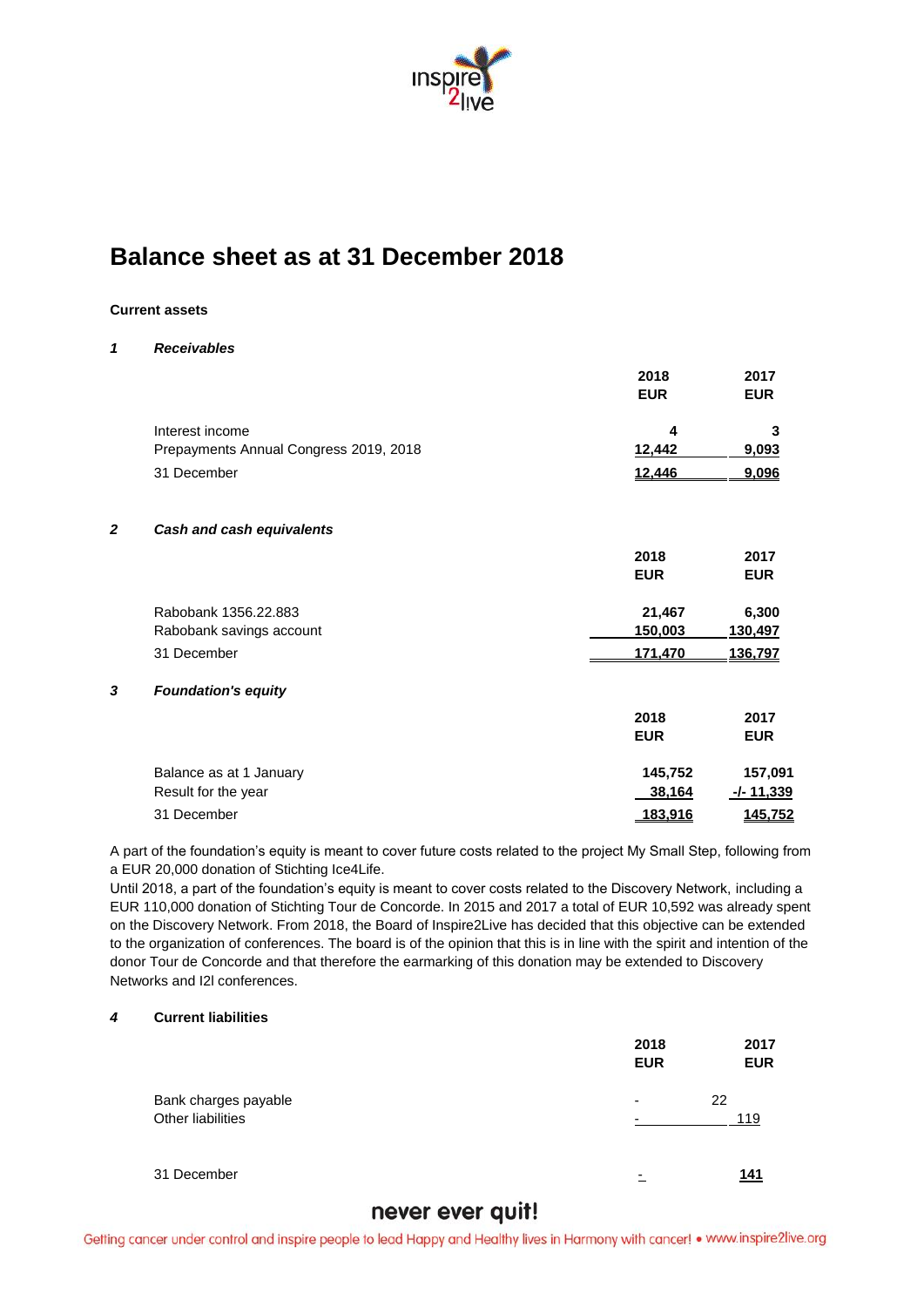

### **Off-balance sheet assets and commitments**

Stichting Inspire2Live intends to pay Erik van Veenendaal for his work during the years 2012 until 2015 for an amount of EUR 243,525 including 21% VAT, only when sufficient funding will be available. At this moment, the funding available is meant to cover the costs of the Discovery Network activities. Therefore, no payment obligation as at 31 December 2018 exists.

## **Statement of income and expenses for the year ended 31 December 2018**

#### **5 Income**

|                            | 2018       |
|----------------------------|------------|
|                            | 2017       |
|                            | <b>EUR</b> |
|                            | <b>EUR</b> |
| Subsidy granted            | 44,500     |
|                            | 47,817     |
| Other income and donations | 65,250     |
| 895                        | 109,750    |
|                            | 48,712     |

During the 2018 financial year, the average number of employees, converted into full-time equivalents on the payroll of the foundation, amounted to nil persons (2017: nil persons).

The board of Stichting Inspire2Live does not receive any remuneration and is independent of any scientific or fund raising organization from which the foundation receives subsidy or other grants. De Nederlandsche Bank allows Peter Kapitein to work three days a week for the foundation.

#### **6 Operating costs**

|                             | 2018       | 2017       |
|-----------------------------|------------|------------|
|                             | <b>EUR</b> | <b>EUR</b> |
| General costs               | 13,805     | 12,291     |
| Project costs               | 57,793     | 47,789     |
|                             | 71,598     | 60,080     |
| <b>General costs</b>        |            |            |
|                             | 2018       | 2017       |
|                             | <b>EUR</b> | <b>EUR</b> |
| Travel costs for connection | 11,867     | 12,015     |
| Various costs               | 1,938      | 276        |
|                             | 13,805     | 12,291     |

The travel costs for connection consist of travel expenses in Europe and the USA for visiting several congresses and people.